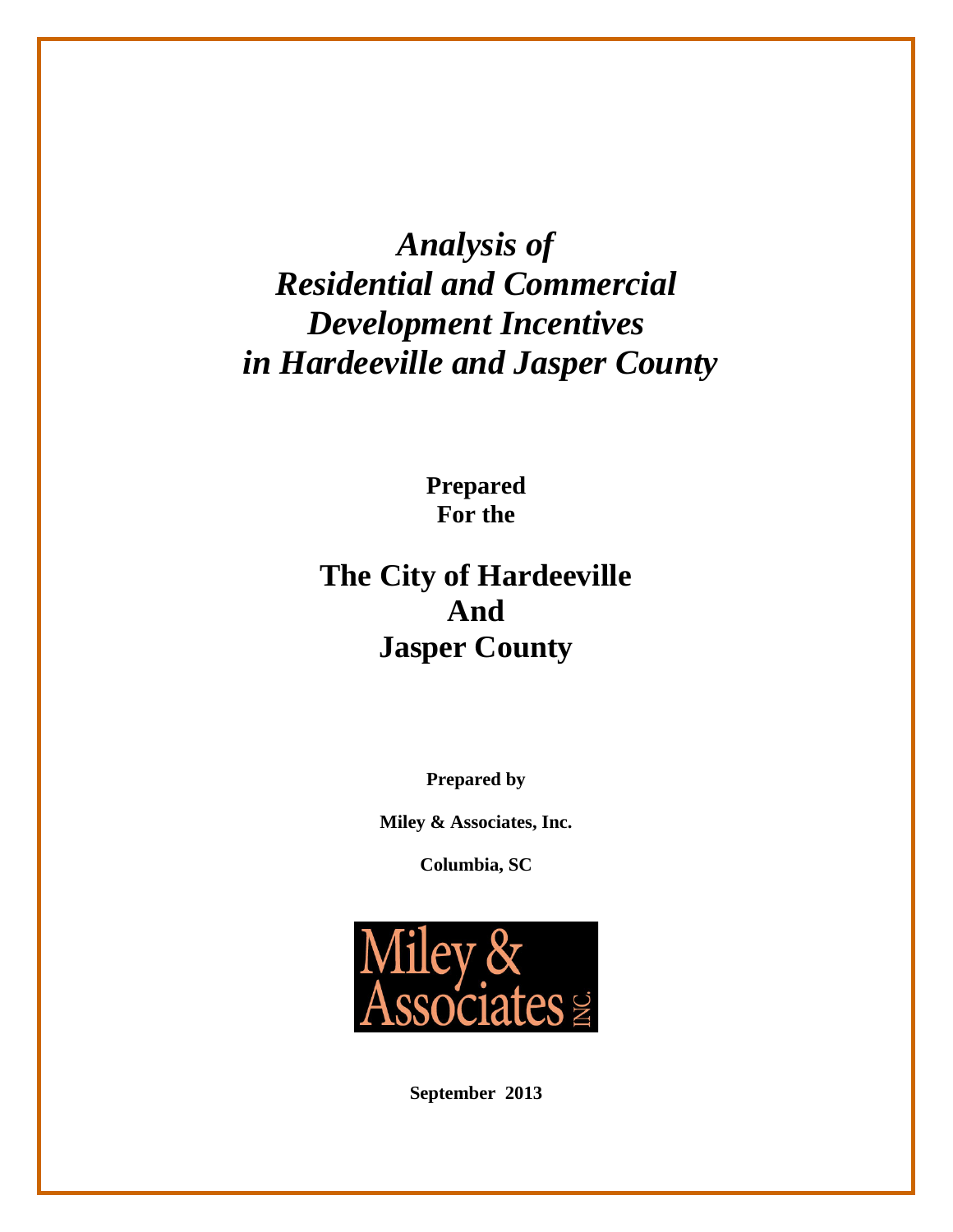### **1. Introduction**

This report is intended to provide the City of Hardeeville and Jasper County development options that could potentially help stimulate residential and commercial development in the City and County.

The City and County are concerned that the growth of new residential housing units in the City and County has still not recovered from the 2007-08 housing crisis. This is particularly a concern with several large residential developments in the Hardeeville area. The growth in new home construction at these large developments is well below the anticipated absorption rates assumed when the projects were first begun. The County and City are concerned that the slow growth in residential construction has also impeded the growth in new commercial development in these developments and elsewhere in the City and County. This slower than anticipated growth in residential and commercial properties has also had spillover negative impacts on overall commerce in the area and local government tax revenues.

There are many factors that have contributed to the slow growth in residential construction in the area and many of the factors are outside the control of the City and County. These factors include the overall slow recovery of the national economy, the continued credit and foreclosure issues and the slower than expected job growth. However, one concern of the City and County is the differential in property taxes between home of comparable value in the City of Hardeeville and nearby unincorporated Beaufort County. Developing an approach to address this property tax differential is the focus of this analysis.

## **2. Differential Property Tax Burdens**

As seen in Table 1, millage rates in Hardeeville are more than double those in nearby unincorporated Beaufort County. The main contributors to the differential are the higher County operating millage in Jasper County schools, the County operating millage and the City of Hardeeville millage. Of course, the primary contributing factor to the higher millage rates in Jasper County and the City of Hardeeville is the difference in the assessed value in the jurisdictions. The higher property values in Beaufort County in Hilton Head and other resort areas, results in higher assessed values in Beaufort County compared to the City and Jasper County. The City of Hardeeville and Jasper County simply have to have higher millage rate in order to raise the same amount of tax dollars compared to Beaufort County.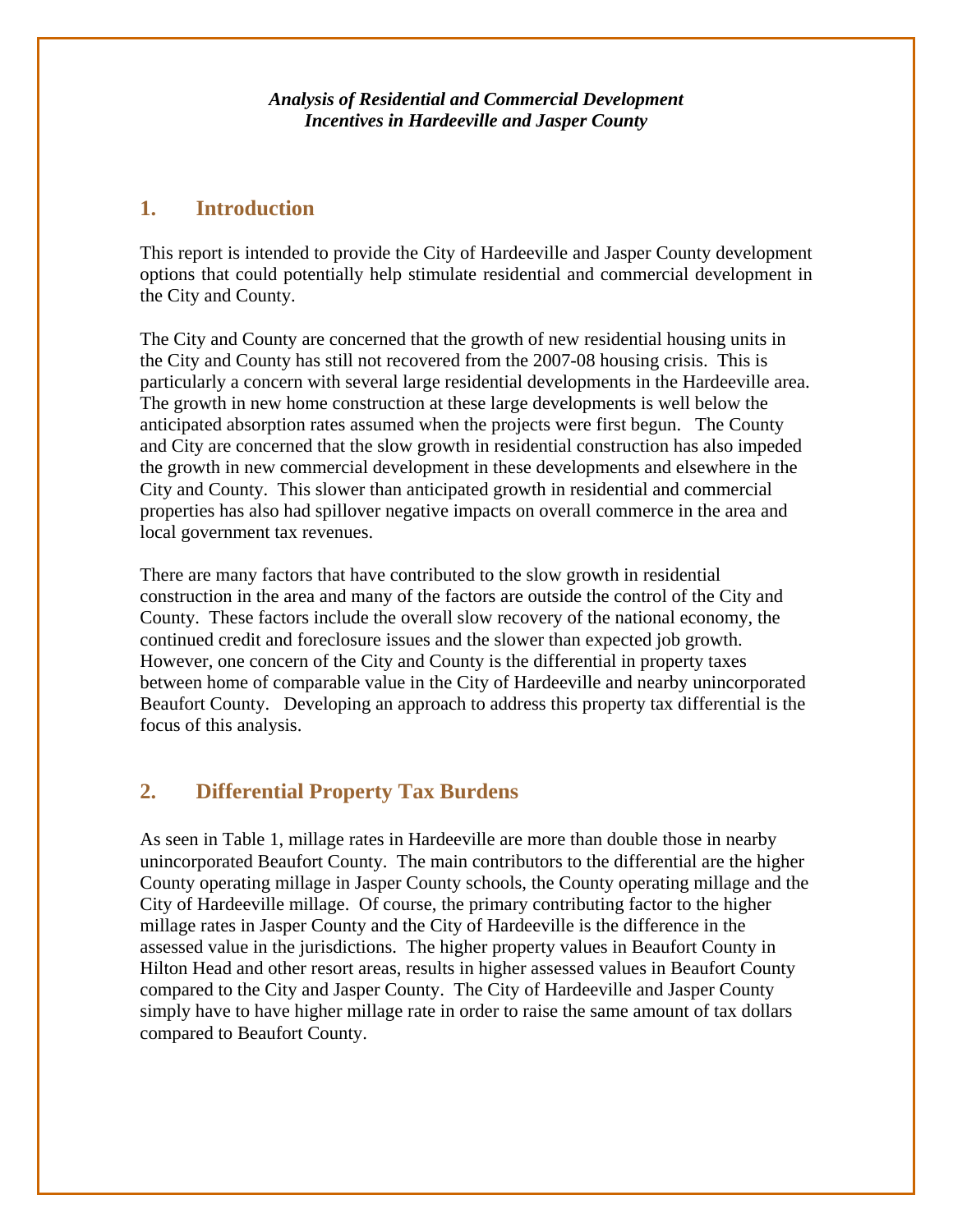## **Table 1 Millage Rate Comparison Hardeeville vs. Beaufort County**

|                            | City of<br><b>Hardeeville</b> | <b>Beaufort</b><br>County |  |
|----------------------------|-------------------------------|---------------------------|--|
| <b>School Operating</b>    | 165.25                        | 97.45                     |  |
| <b>School Debt Service</b> | 25                            | 31.71                     |  |
| <b>County Operating</b>    | 86.5                          | 46.48                     |  |
| <b>County Debt Service</b> | 12                            | 5.48                      |  |
| City of Hardeeville*       | 142                           | NA.                       |  |
| Other                      | 0                             | 4.34                      |  |
| <b>Total Millage</b>       | 430.75                        | 185.46                    |  |

#### **Residential Property Taxes**

As seen in Table 2, these higher millage rates result in higher property taxes in Hardeeville than those in nearby unincorporated Beaufort County. For example, a new, owner-occupied home with a market value of \$250,000 would pay an estimated \$2,655 in Hardeeville (due to the 2007 Act 388, owner occupied housing is exempt from School Operating millage) but a home owner in Beaufort County would only pay an estimated \$880, and \$1,800 a year differential. Assuming all other factors are equal (such as quality of life, transportation, quality of schools, fire protection, etc.) the \$1,800 differential is difficult for the sellers of new homes to compete with the same home seller in Beaufort County. The main contributors to the differential are the higher County operating millage in Jasper County and the City of Hardeeville millage.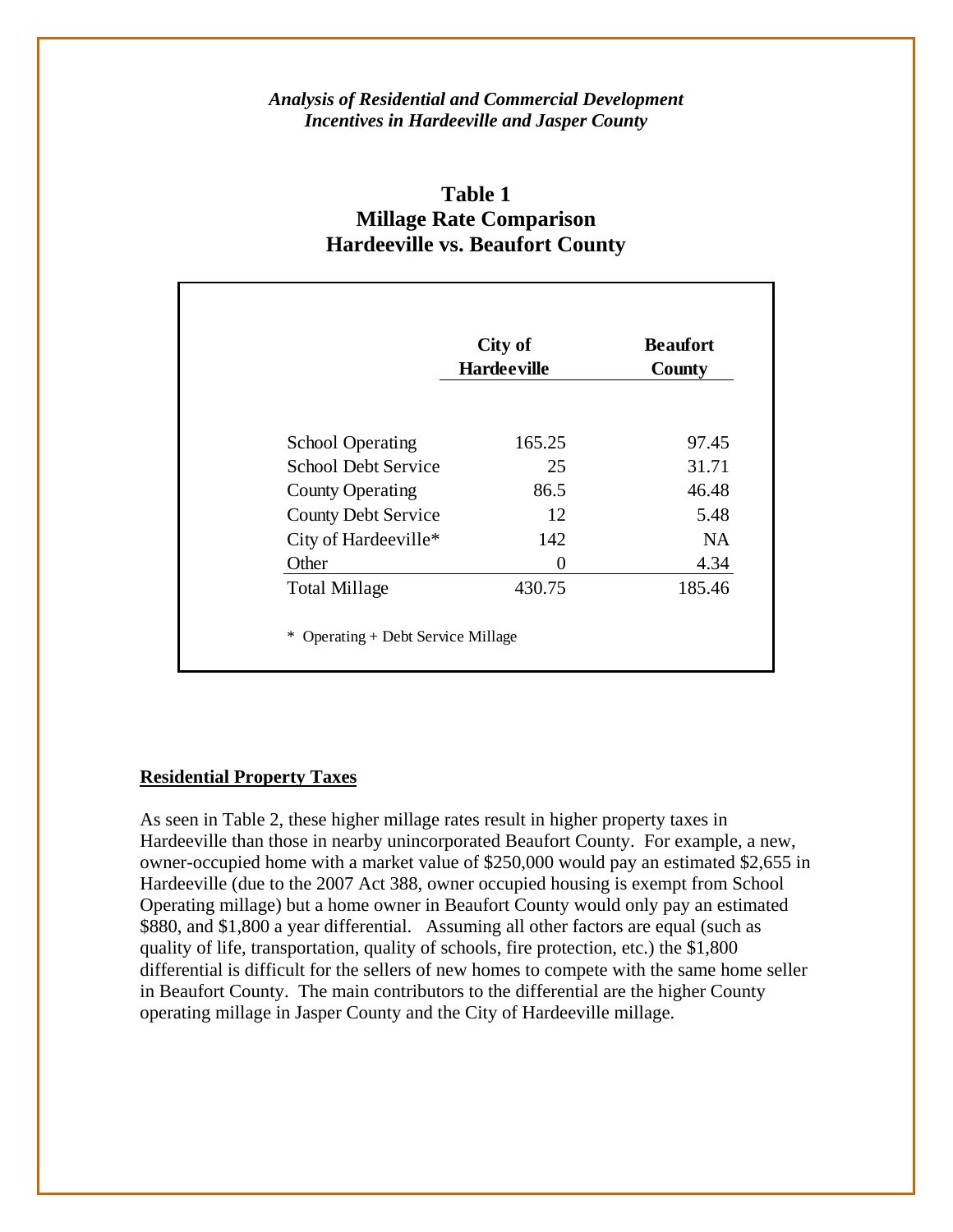# **Table 2 Residential Property Tax Comparison Hardeeville vs. Beaufort County**

|                            | Tax    | City of<br><b>Millage Hardeeville</b> | Tax<br><b>Millage</b> | <b>Beaufort</b><br>County |
|----------------------------|--------|---------------------------------------|-----------------------|---------------------------|
| Market Value of Home       |        | \$250,000                             |                       | \$250,000                 |
| <b>Assessment Rate</b>     |        | 4%                                    |                       | 4%                        |
| <b>Assessed Value</b>      |        | \$10,000                              |                       | \$10,000                  |
| <b>Tax Liability</b>       |        |                                       |                       |                           |
| <b>School Operating</b>    | 165.25 | \$0                                   | 97.45                 | \$0                       |
| <b>School Debt Service</b> | 25     | \$250                                 | 31.71                 | \$317                     |
| <b>County Operating</b>    | 86.5   | \$865                                 | 46.48                 | \$465                     |
| County Debt Service        | 12     | \$120                                 | 5.48                  | \$55                      |
| City of Hardeeville*       | 142    | \$1,420                               | $\Omega$              | \$0                       |
| Other                      |        | \$0                                   | 4.34                  | \$43                      |
| <b>Total Millage</b>       | 430.75 |                                       | 185.5                 |                           |
| <b>Total Tax Liability</b> |        | \$2,655                               |                       | \$880                     |
| <b>Difference</b>          |        | \$1,775                               |                       |                           |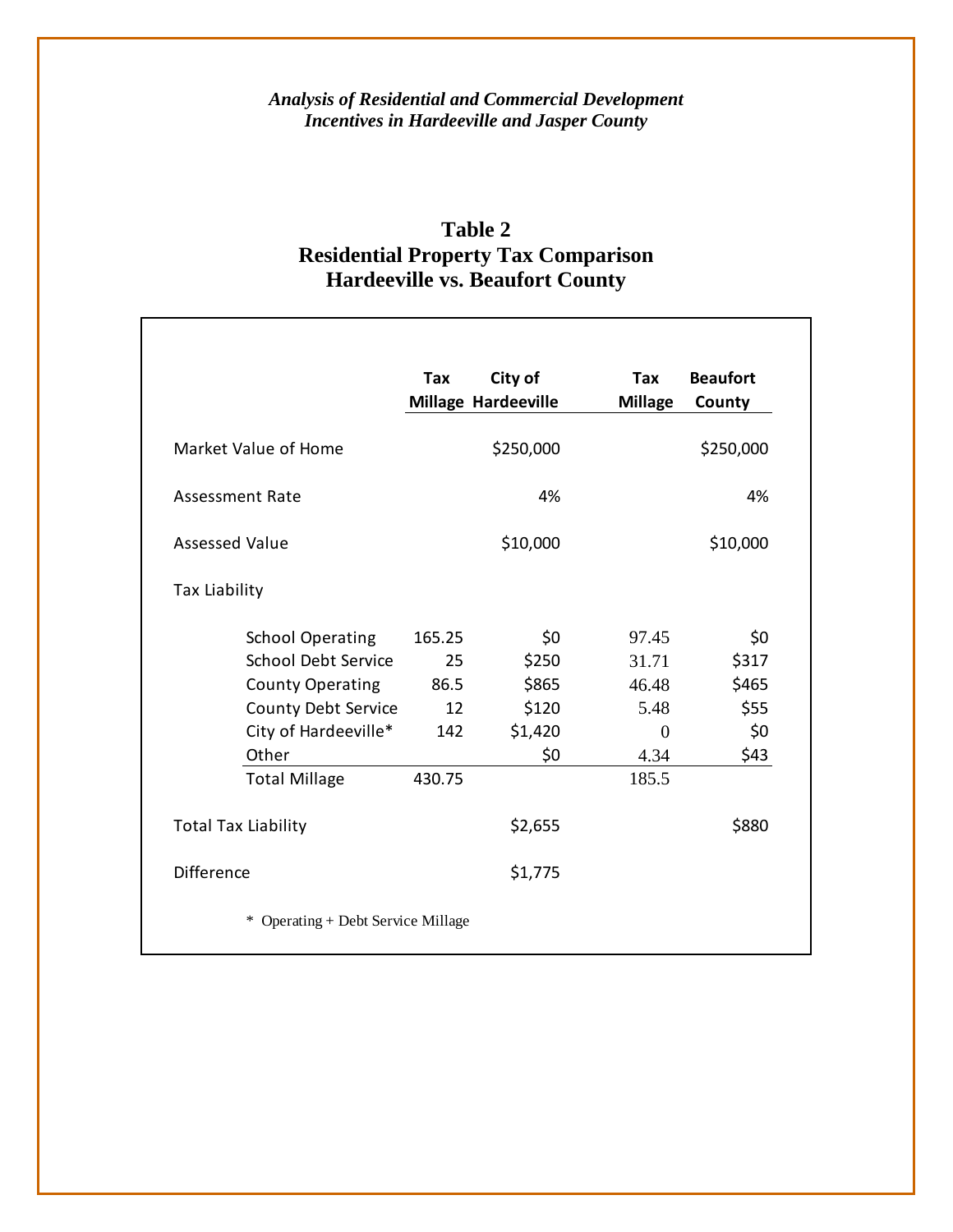#### **Commercial Property Taxes**

As seen in Table 3, property taxes for commercial property in Hardeeville are substantially higher than those in nearby unincorporated Beaufort County. For example, a commercial property with a market value of \$1,000,000 would pay an estimated \$25,800 in Hardeeville (commercial property as well as non-owner occupied residential property is not exempt from school operating millage) but the same \$1,000,000 property in Beaufort County would only pay an estimated \$11,100, a \$14,000+ a year differential. Assuming all other factors are equal (such as quality of life, transportation, quality of schools, fire protection, etc.) the \$14,000 differential is difficult for the sellers/operators to compete with the same investment in Beaufort County. The main contributors to the differential are the higher County and school operating millage in Jasper County and the City of Hardeeville millage.

# **Table 3 Commercial Property Tax Comparison Hardeeville vs. Beaufort County**

|                      |                            | Tax    | City of<br>Millage Hardeeville | Tax<br><b>Millage</b> | <b>Beaufort</b><br>County |
|----------------------|----------------------------|--------|--------------------------------|-----------------------|---------------------------|
|                      | Market Value of Property   |        | \$1,000,000                    |                       | \$1,000,000               |
|                      | <b>Assessment Rate</b>     |        | 6%                             |                       | 6%                        |
|                      | <b>Assessed Value</b>      |        | \$60,000                       |                       | \$60,000                  |
| <b>Tax Liability</b> |                            |        |                                |                       |                           |
|                      | <b>School Operating</b>    | 165.25 | \$9,915                        | 97.45                 | \$5,847                   |
|                      | School Debt Service        | 25     | \$1,500                        | 31.71                 | \$1,903                   |
|                      | <b>County Operating</b>    | 86.5   | \$5,190                        | 46.48                 | \$2,789                   |
|                      | County Debt Service        | 12     | \$720                          | 5.48                  | \$329                     |
|                      | City of Hardeeville*       | 142    | \$8,520                        | $\Omega$              | \$0                       |
|                      | Other                      |        | \$0                            | 4.34                  | \$260                     |
|                      | <b>Total Millage</b>       | 430.75 |                                | 185.46                |                           |
|                      | <b>Total Tax Liability</b> |        | \$25,845                       |                       | \$11,128                  |
| <b>Difference</b>    |                            |        | \$14,717                       |                       |                           |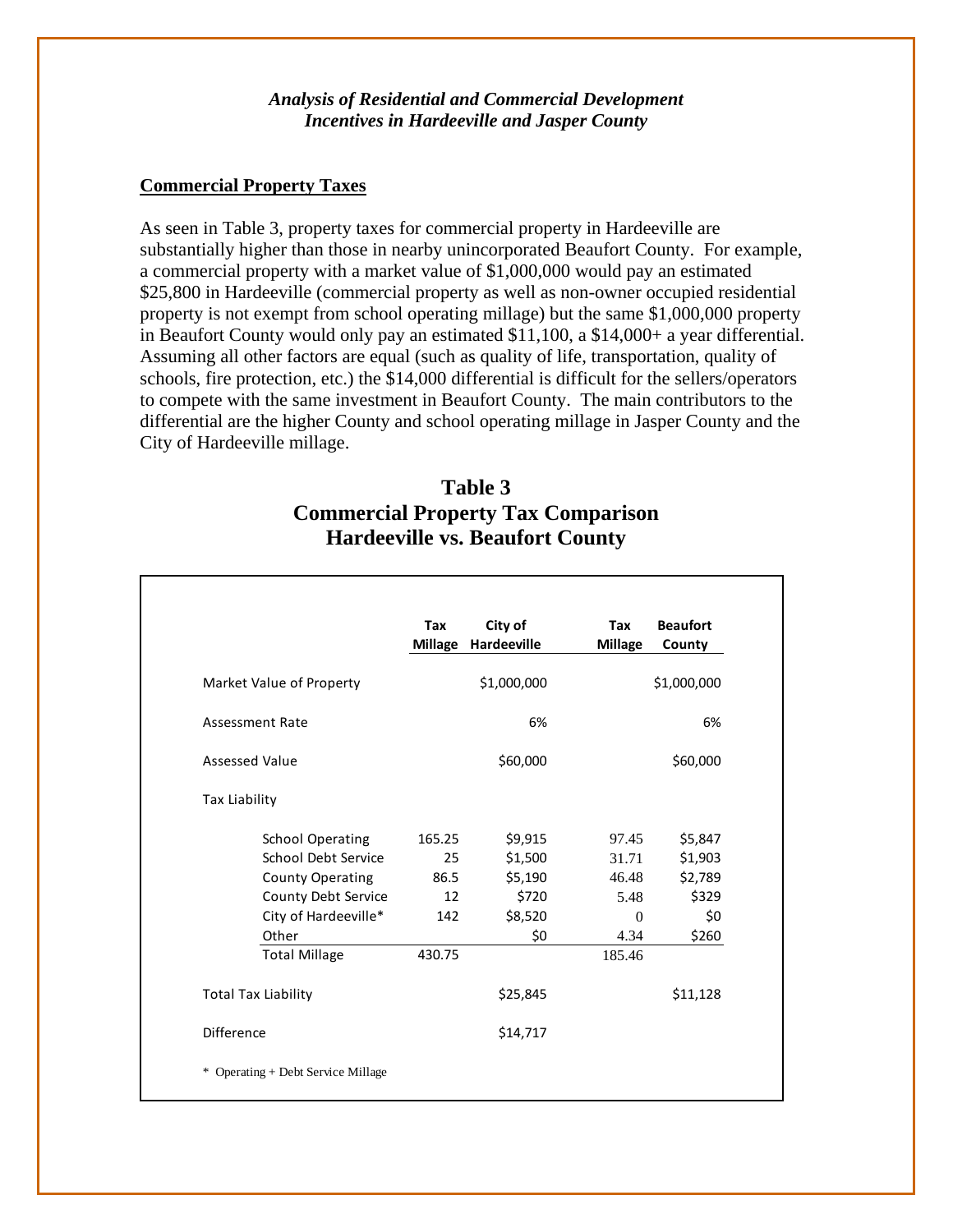### **3. Options to Offset the Property Tax Differential**

#### **Residential Property Plan**

The City of Hardeeville has been very deliberate and forward planning in terms of the impacts of new development on the costs of delivering services to new residents. As such, all of the major housing developments now suffering from slow growth were managed by the City in comprehensive Development Agreements. All of these development agreements include a series of impact and development fees that are paid to the City as new residential homes are permitted. While they vary somewhat, they are fairly consistent across all the affected large-tract projects. Table 4 summarizes the types and amounts of the fees that are paid for residential properties.

|                    | <b>Fees Per Residential</b><br><b>Dwelling Unit</b> |  |  |
|--------------------|-----------------------------------------------------|--|--|
| <b>Type of Fee</b> | \$ Amount                                           |  |  |
| Road               | \$4,295                                             |  |  |
| Police             | \$320                                               |  |  |
| Fire               | \$320                                               |  |  |
| School             | \$500                                               |  |  |
| Library            | \$100                                               |  |  |
| Park               | \$636                                               |  |  |
| <b>Total Fees</b>  | \$6,171                                             |  |  |

### **Table 4 Residential Impact Fees in Hardeeville**

The recommendation in this analysis is that 50% of these fees would be allocated to a special fund for three years to help compensate new home owners for the higher property taxes in Hardeeville compared to Beaufort County. That is, the developers would still pay all of the fees as stipulated in their respective development agreements, but 50% of the fees would be allocated to a special fund for the incentive program and the other 50% would be allocated to the City as stipulated by the development agreements. The developers would contribute a dollar for dollar match of these fees from their own resources to the incentive program fund.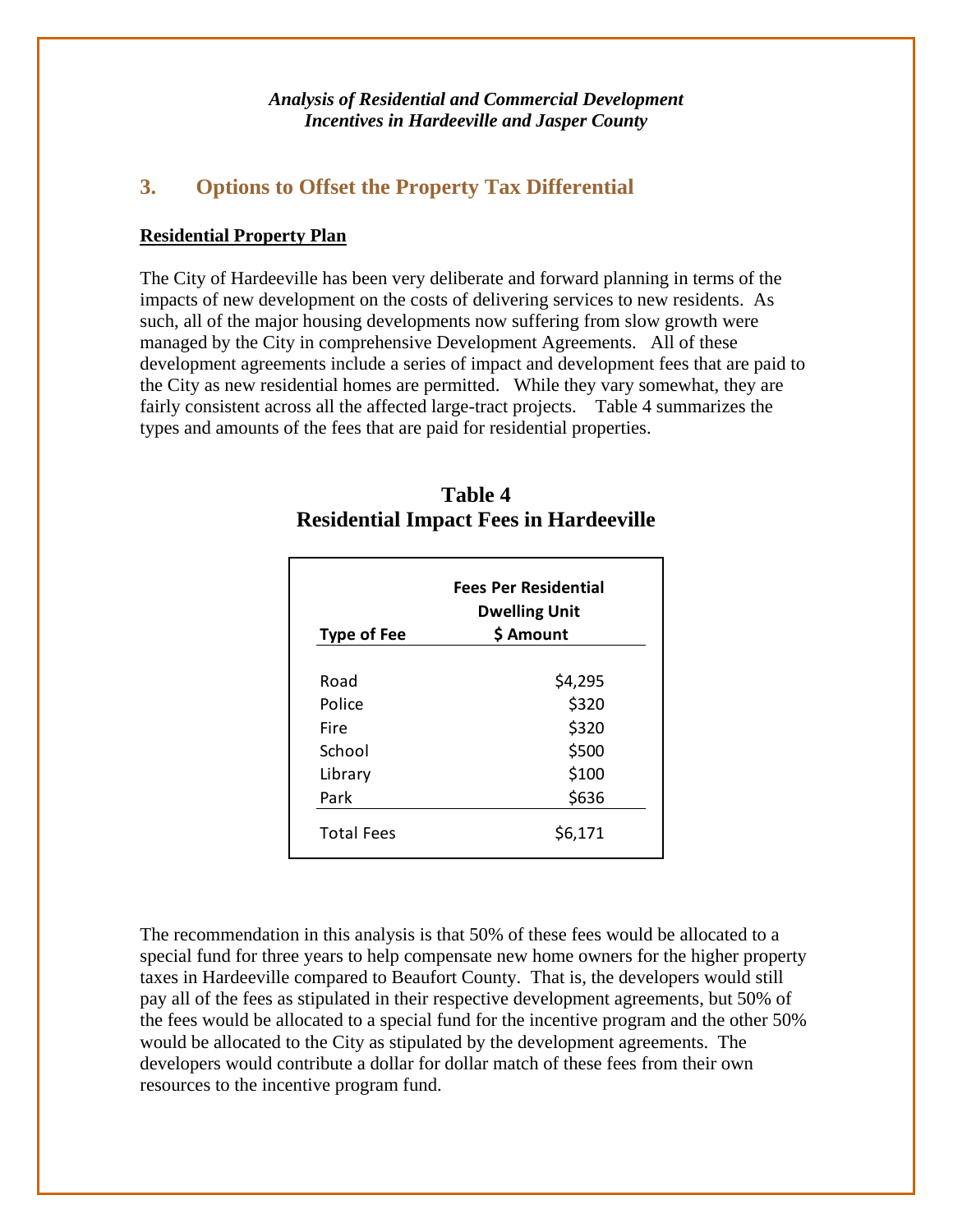For example, based on a home of \$250,000 market value, the offset of roughly \$6,000 could be offered to the potential home buyer by the developer/City to completely offset the \$1,800 annual difference in property taxes for the first three years. Three years may not be enough to make a difference but the program could be re-evaluated at that time. In addition, the incentive program could also be supplemented with other incentives provided by the developer, such as reduce home owner associate fees, enhanced amenity packages, and other offers.

Of course, implementing this recommendation would not be without some costs to the City. The City of Hardeeville designed these development agreements and fee schedules to help offset the costs of providing services to new residents. These developments have generated substantial fees since they were begun. Table 5 provides estimates of the fees generated to date by the major developments. It is estimated that these developments have generated a total of \$3.6 million in fees.

And there is potential for these developments to generate more revenues for the City. For example, there are approximately 1,100 new home sites permitted and for sale by the four major developers. But they only generate new fee revenue (and property tax revenue) if they are sold and developed.

| <b>Per Dwelling Unit</b>      |            |                   |             | Hampton   |                 | Total       |
|-------------------------------|------------|-------------------|-------------|-----------|-----------------|-------------|
| Type of Fee                   | \$ Amount* | <b>Traditions</b> | Sun City    | Pointe    | <b>HH Lakes</b> | To Date     |
| Road                          | \$4,295    | \$197,570         | \$1,726,590 | \$485,335 | \$81,605        | \$2,491,100 |
| Police                        | \$320      | \$14,720          | \$128,640   | \$36,160  | \$6,080         | \$185,600   |
| Fire                          | \$320      | \$14,720          | \$128,640   | \$36,160  | \$6,080         | \$185,600   |
| School                        | \$500      | \$23,000          | \$201,000   | \$56,500  | \$9,500         | \$290,000   |
| Library                       | \$100      | \$4,600           | \$40,200    | \$11,300  | \$1,900         | \$58,000    |
| Park                          | \$636      | \$29,256          | \$255,672   | \$71,868  | \$12,084        | \$368,880   |
| <b>Total Fees</b>             | \$6,171    | \$283,866         | \$2,480,742 | \$697,323 | \$117,249       | \$3,579,180 |
| <b>Total Lots</b>             |            | 400               | 730         | 379       | 191             | 1,700       |
| <b>Total Lots Sold</b>        |            | 91                | 441         | 123       | 103             | 758         |
| <b>Total DU built</b>         |            | 46                | 402         | 113       | 19              | 580         |
| Total Lots Sold but not built |            | 45                | 39          | 10        | 84              | 178         |

### **Table 5 Estimated Residential Impact Fees Collected in Hardeeville to Date**

\* Note: Not all fees collected can be spent city‐wide, i.e., some fees are designated specifically for the respective development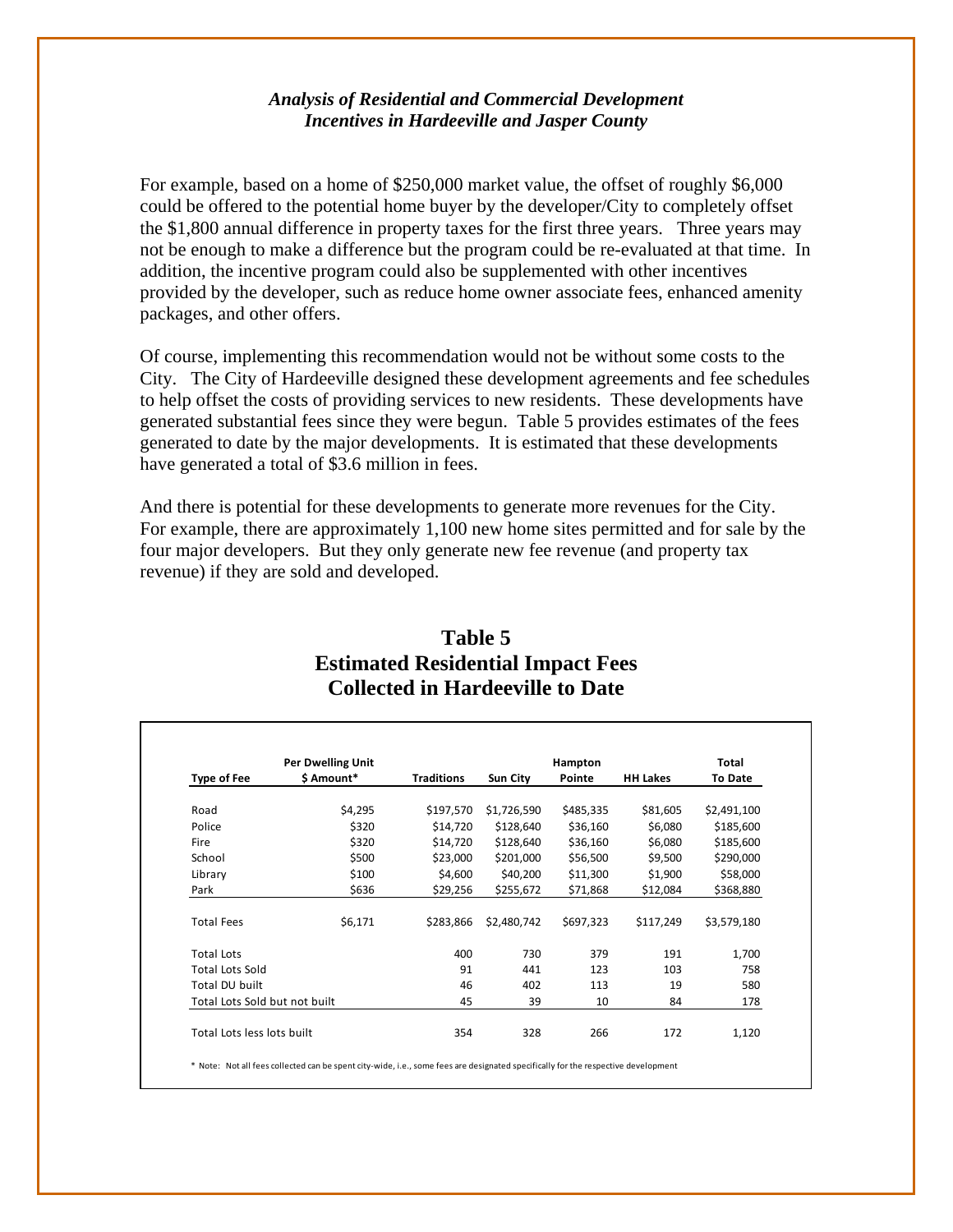However, the long run costs to the City may be even more than the potential loss of the development fees. If these residential communities fail or stop developing new homes, the City and County will not realize new fees and may actually suffer negative impacts due to the loss of reputation, image and momentum that the City and County are proud of and expecting to continue. If the fees are temporarily suspended and new growth is stimulated, the City and County will enjoy enhanced property taxes and the community will experience increased commerce. If these developments falter, the new tax revenues, development fees and new commerce will all evaporate.

#### **Commercial Property Taxes**

The property tax differential between the City of Hardeeville and unincorporated Beaufort County is too large to make up by offsetting development fees or business licenses – or at least too large to make up by these fees alone.

It is recommended that the City and County, in conjunction with the affected developers jointly designate several prime commercial sites as Multi-County Business Parks (MCBP) or designate them to be added to existing MCBP agreements that the County may already have established. Once these areas are designated as MCBP, the County could, if desired, provide Special Resource Tax Credits for these areas that could substantially offset the differential tax burden. These tax credits could be for a set period of time and a set percentage of the property's tax burden.

For example, for the example in Table 3 where there is a \$1.0 million commercial investment, there is a differential of \$14,000. If the County were to provide this investment a 58% tax credit for 10 years, the property tax differential would be eliminated and the property would be competitive on a property tax basis with unincorporated Beaufort County. Table 6 provides an example of a commercial property in a MCBP that received a 58 % tax credit.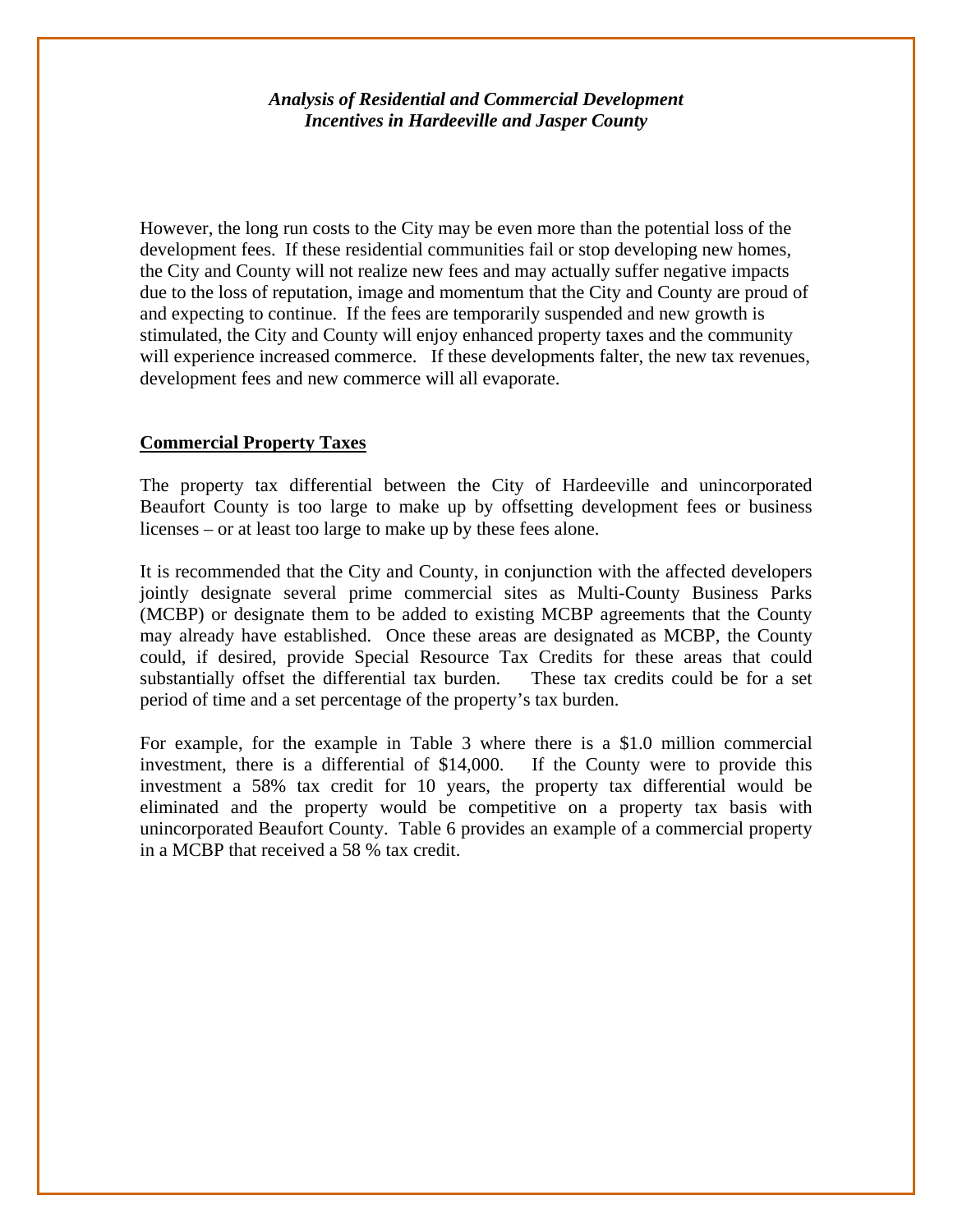# **Table 6 Commercial Property Tax Comparison Hardeeville vs. Beaufort County With MCBP Tax Credit**

|                            | <b>Tax</b><br><b>Millage</b> | City of<br><b>Hardeeville</b> | <b>Tax</b><br><b>Millage</b> | <b>Beaufort</b><br>County |
|----------------------------|------------------------------|-------------------------------|------------------------------|---------------------------|
| Market Value of Property   |                              | \$1,000,000                   |                              | \$1,000,000               |
| <b>Assessment Rate</b>     |                              | 6%                            |                              | 6%                        |
| <b>Assessed Value</b>      |                              | \$60,000                      |                              | \$60,000                  |
| <b>Tax Liability</b>       |                              |                               |                              |                           |
|                            |                              | With 58% Credit               |                              |                           |
| <b>School Operating</b>    | 165.25                       | \$4,162.77                    | 97.45                        | \$5,847                   |
| School Debt Service        | 25                           | \$629.77                      | 31.71                        | \$1,903                   |
| <b>County Operating</b>    | 86.5                         | \$2,179.00                    | 46.48                        | \$2,789                   |
| County Debt Service        | 12                           | \$302.29                      | 5.48                         | \$329                     |
| City                       | 142                          | \$3,854.18                    | $\Omega$                     | \$0                       |
| Other                      |                              | \$0.00                        | 4.34                         | \$260                     |
| <b>Total Millage</b>       | 430.75                       |                               | 185.46                       |                           |
| <b>Total Tax Liability</b> |                              | \$11,128                      |                              | \$11,128                  |
| Difference                 |                              | \$0                           |                              |                           |

The County, School District and City could then share the \$11,000 in new property taxes on a pro rata basis. Obviously collecting \$11,000 is not as attractive as collecting \$26,000, but it is more attractive than collecting \$0 taxes if the investment is made on the other side of the County line.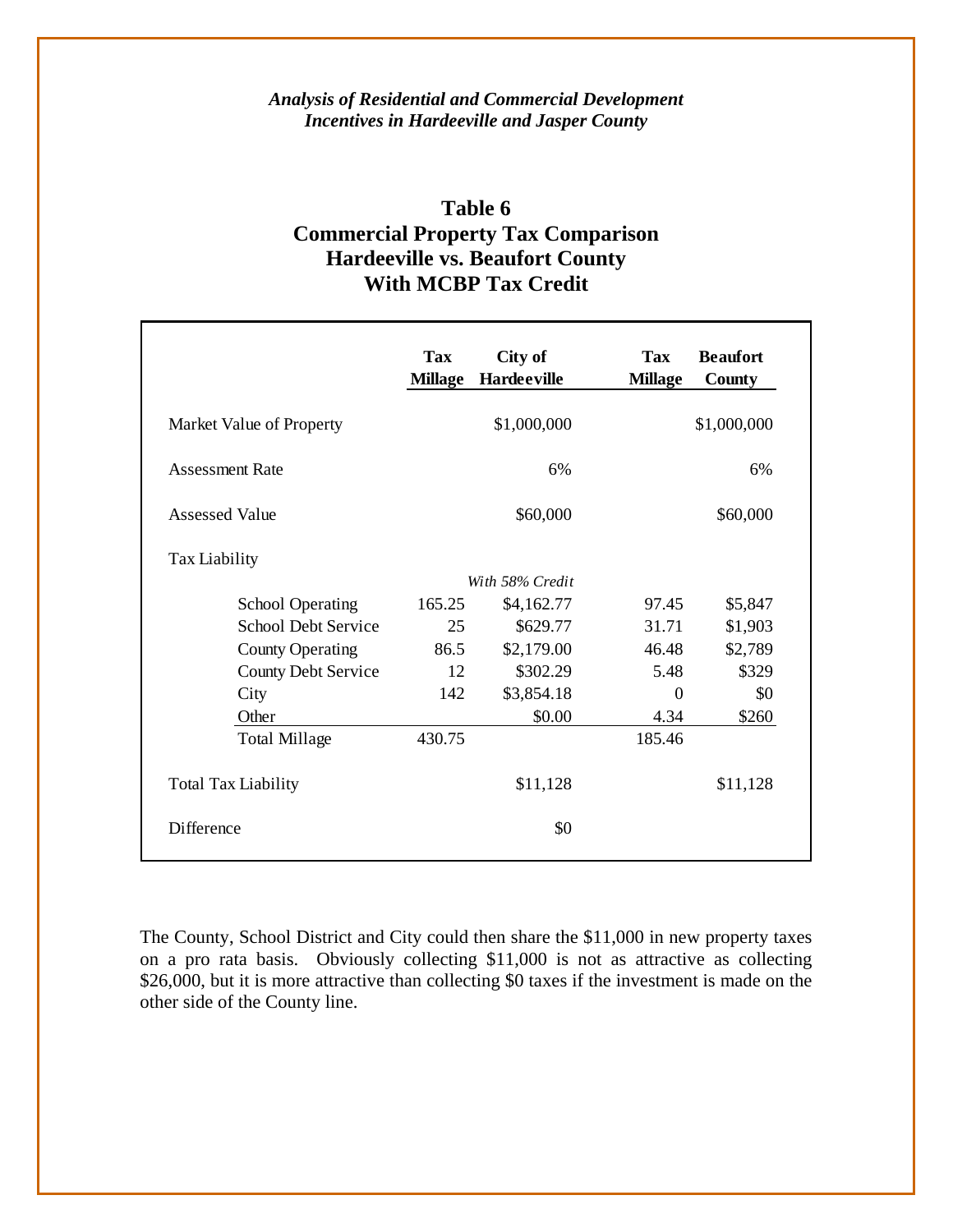# **4. Return to the City of Hardeeville**

Assuming the City of Hardeeville implements the residential incentive program outlined in this report for five years and the program is successful in stimulating new housing development.

Based on the current millage rates and assuming the average value of a home assumed in this analysis (\$250,000), the City would "give up" an estimated \$3.5 million (50% of the total \$6.9 million in one-time impact fees. (Total fees would equal \$6.9 mil =  $$6,171$  \* 1,120 units).

However, if the program stimulates the development of the available 1,120 lots platted in the City in five years, the City would generate a cumulative total of \$4.8 million in new operating and bond revenues in the first five years and \$6.4 million (\$1.6 million per year) incremental tax collections due to the new housing in the  $6<sup>th</sup>$  year. Once the City reached the  $5<sup>th</sup>$  year, the City would be in a positive return financially.

# **5. Summary**

This report is intended to provide the City of Hardeeville and Jasper County development options to that could potentially help stimulate residential and commercial development in the City and County.

The City and County are concerned that the growth of new residential housing units in the City and County has still not recovered from the 2007-08 housing crisis.

There are many factors that have contributed to the slow growth in residential construction in the area and many of the factors are outside the control of the City and County. These factors include the overall slow recovery of the national economy, the continued credit and foreclosure issues and the slower than expected job growth.

However, one concern of the City and County is the differential in property taxes between home of comparable value in the City of Hardeeville and nearby unincorporated Beaufort County. Developing an approach to address this property tax differential is the focus of this analysis.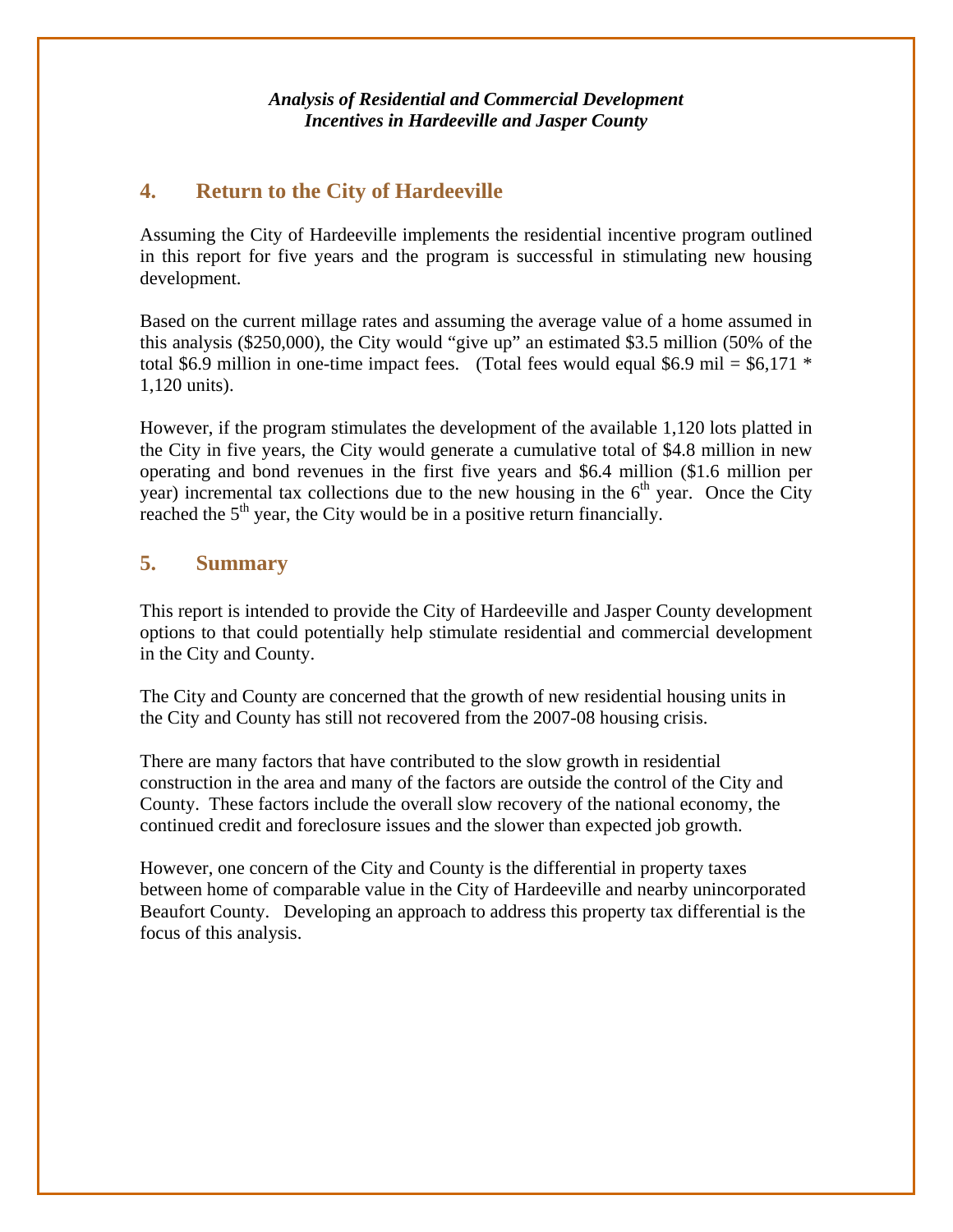The City of Hardeeville has been very deliberate and forward planning in terms of the impacts of new development on the costs of delivering services to new residents. As such, all of the major housing developments now suffering from slow growth were managed by the City in comprehensive Development Agreements.

To help stimulate residential development, it is the recommendation in this analysis that 50% of the current development impact fees would be allocated to a special fund for three years to help compensate new home owners for the higher property taxes in Hardeeville compared to Beaufort County. The developers would still pay all of the fees as stipulated in their respective development agreements, but 50% of the fees would be allocated to a special fund for the incentive program and the other 50% would be allocated to the City as stipulated by the development agreements. The developers would contribute a dollar for dollar match of these fees from their own resources to the incentive program fund. Once the City reached the  $5<sup>th</sup>$  year, the City would be in a positive return financially.

To help stimulate commercial development, it is recommended that the City and County, in conjunction with the affected developers jointly designate several prime commercial sites as Multi-County Business Parks (MCBP) or designate them to be added to existing MCBP agreements that the County may already have established. Once these areas are designated as MCBP, the County could, if desired, provide Special Resource Tax Credits for these areas that could substantially offset the differential tax burden. These tax credits could be for a set period of time and a set percentage of the property's tax burden.